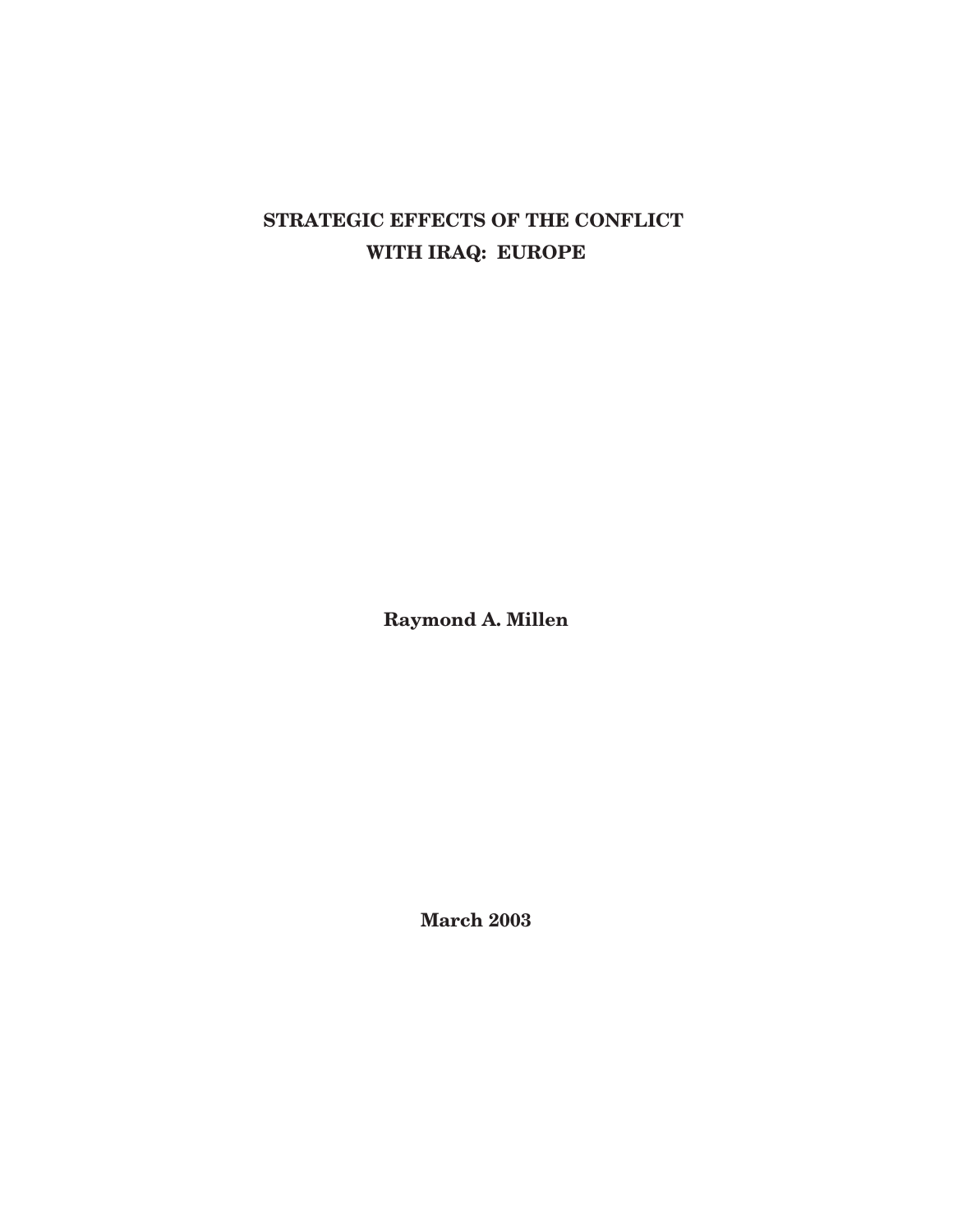#### **\*\*\*\*\***

The views expressed in this report are those of the author and do not necessarily reflect the official policy or position of the Department of the Army, the Department of Defense, or the U.S. Government. This report is cleared for public release; distribution is unlimited.

#### **\*\*\*\*\***

Comments pertaining to this report are invited and should be forwarded to: Director, Strategic Studies Institute, U.S. Army War College, 122 Forbes Ave., Carlisle, PA 17013-5244. Copies of this report may be obtained from the Publications Office by calling (717) 245-4133, FAX (717) 245-3820, or be e-mail at *Rita.Rummel@carlisle.army.mil*

#### **\*\*\*\*\***

Most 1993, 1994, and all later Strategic Studies Institute (SSI) monographs are available on the SSI Homepage for electronic dissemination. SSI's Homepage address is: *http://www.carlisle.army. mil/ssi/index.html*

#### **\*\*\*\*\***

The Strategic Studies Institute publishes a monthly e-mail newsletter to update the national security community on the research of our analysts, recent and forthcoming publications, and upcoming conferences sponsored by the Institute. Each newsletter also provides a strategic commentary by one of our research analysts. If you are interested in receiving this newsletter, please let us know by e-mail at *outreach@carlisle.army.mil* or by calling (717) 245-3133.

ISBN 1-58487-114-8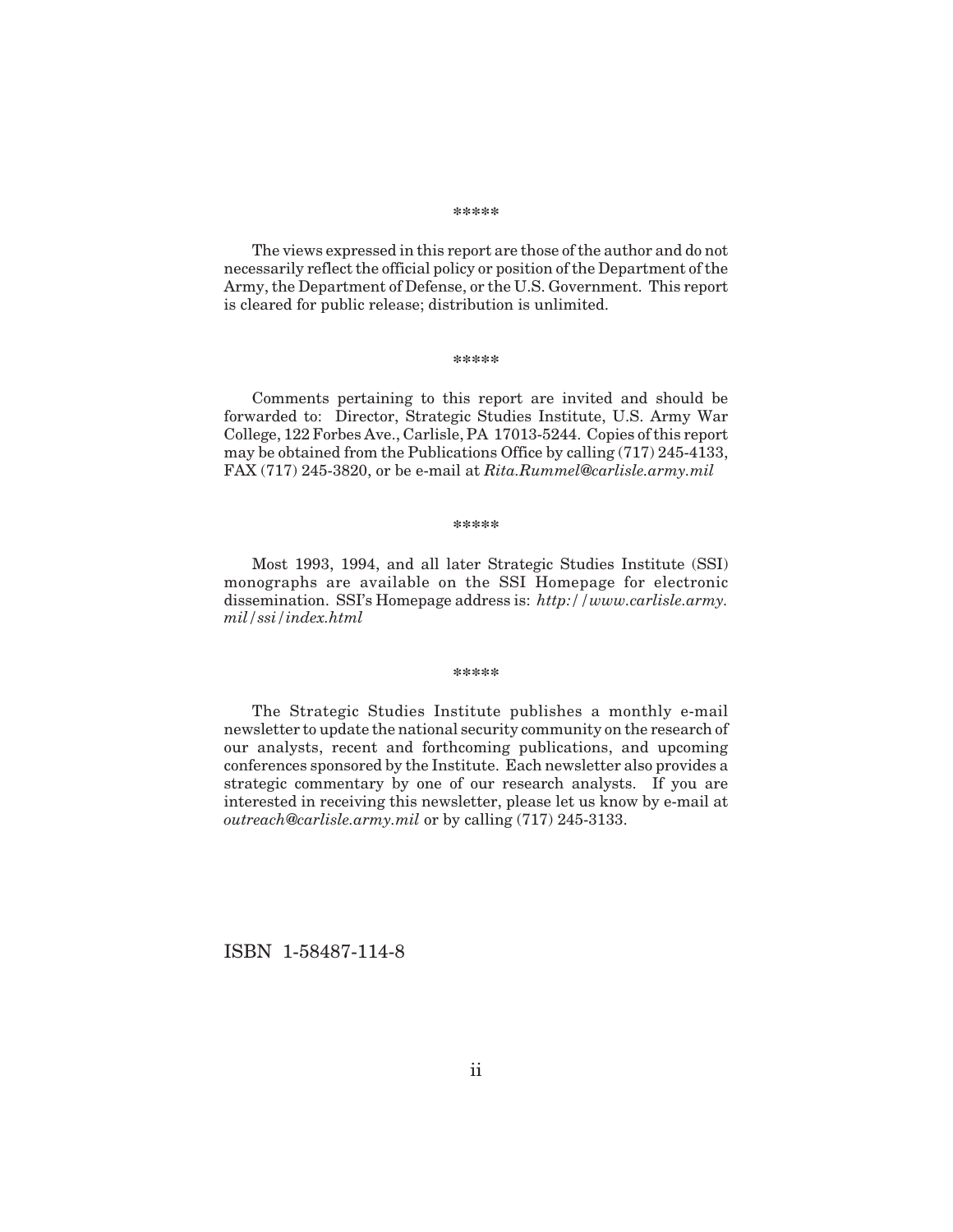### **FOREWORD**

War with Iraq will signal the beginning of a new era in American national security policy and alter strategic balances and relationships around the world. The specific effects of the war, though, will vary from region to region. In some, America's position will be strengthened. In others, it may degrade without serious and sustained efforts.

To assess this dynamic, the Strategic Studies Institute (SSI) has developed a special series of monographs entitled *Strategic Effects of the Conflict with Iraq*. In each, the author has been asked to analyze four issues: the position that key states in their region are taking on U.S. military action against Iraq; the role of America in the region after the war with Iraq; the nature of security partnerships in the region after the war with Iraq; and the effect that war with Iraq will have on the war on terrorism in the region.

This monograph is one of the special series. SSI is pleased to offer it to assist the Department of Army and Department of Defense in crafting the most effective strategy possible for dealing with the many consequences of war with Iraq.

> DOUGLAS C. LOVELACE, JR. Director Strategic Studies Institute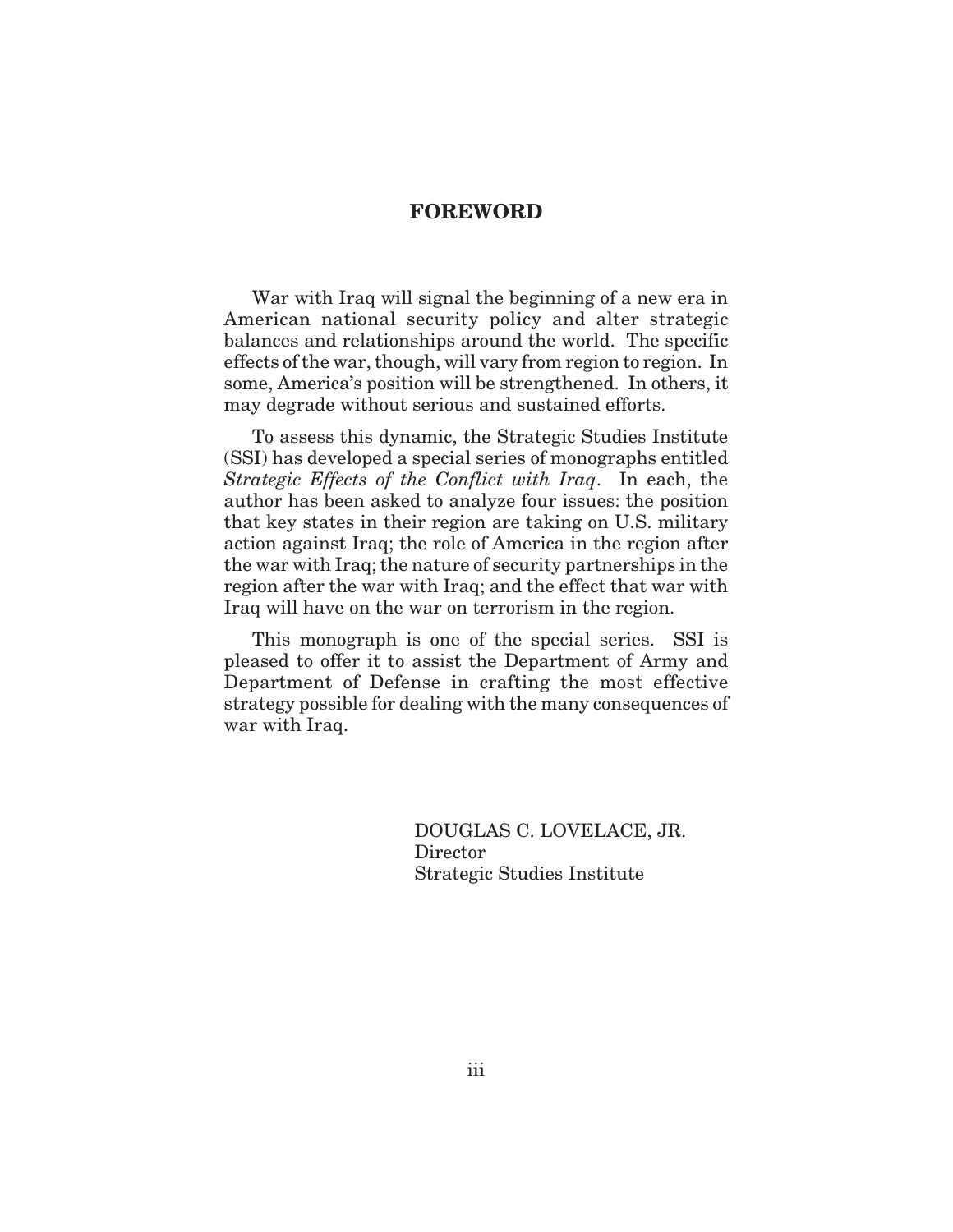### **BIOGRAPHICAL SKETCH OF THE AUTHOR**

RAYMOND A. MILLEN is currently assigned as the Director of European Security Studies at the Strategic Studies Institute. A lieutenant colonel in the U.S. Army, he graduated from the U.S. Military Academy in 1982, was commissioned as an infantry officer, and has held a variety of command and staff assignments in Germany and Continental United States. He commanded a light infantry company during Operation JUST CAUSE, the invasion of Panama in 1990. Lieutenant Colonel Millen has also served as the U.S. Army Infantry School Liaison Officer to the German Infantry School at Hammelburg, Germany; Battalion Executive Officer, 3-502d Infantry, Fort Campbell, Kentucky; and Chief of Intelligence Section and Balkans Team Chief, Survey Section, SHAPE, Belgium. He is a graduate of the U.S. Army's Command and General Staff College, and holds an M.A. degree in National Security Studies from Georgetown University. He is a Foreign Area Officer for Western Europe. Lieutenant Colonel Millen has published articles in a number of scholarly and professional journals, including *Infantry Magazine* and the *Swiss Military Journa*l. His book, *Command Legac*y, was published by Brasseys in April 2002.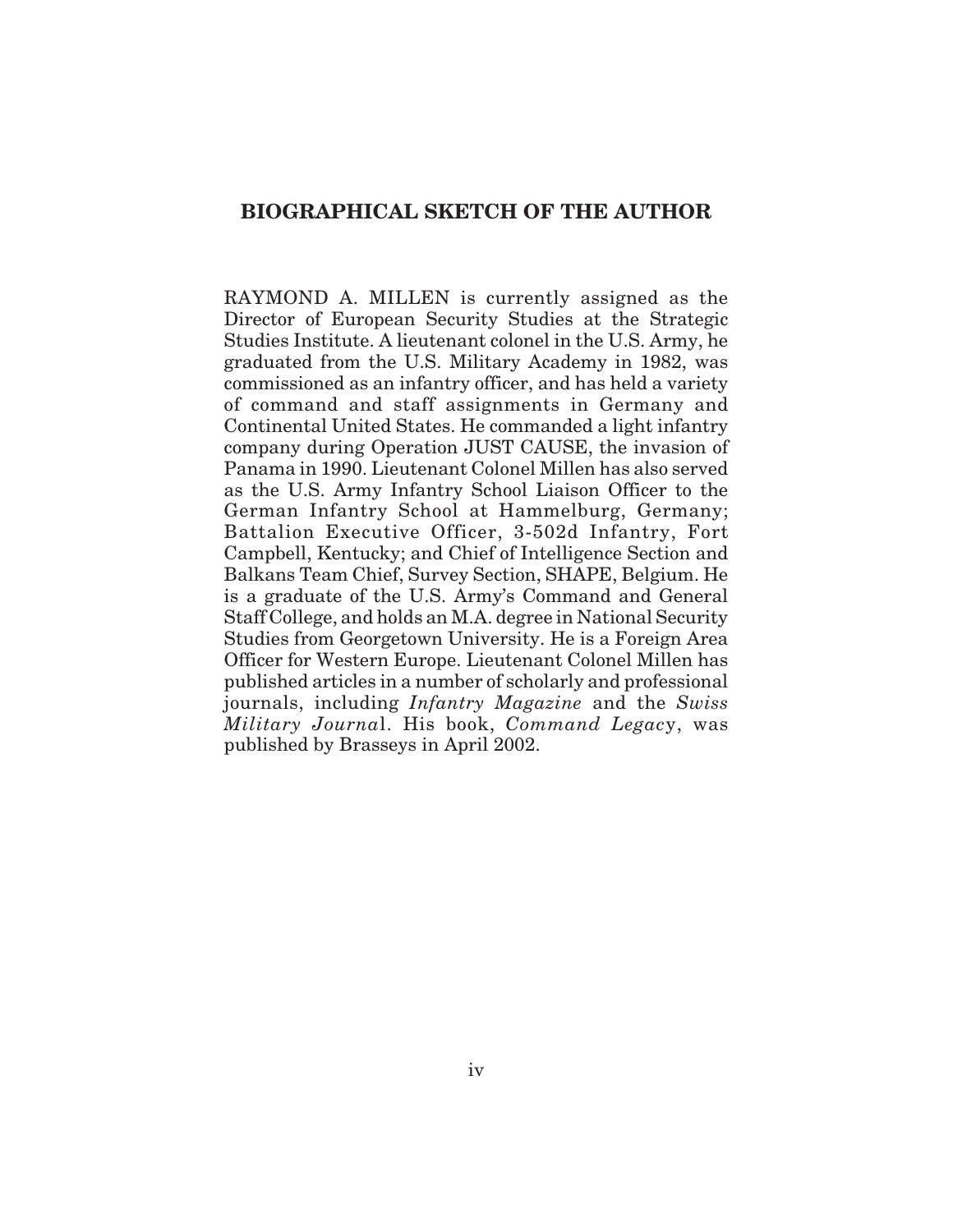# **STRATEGIC EFFECTS OF THE CONFLICT WITH IRAQ: EUROPE**

### **Conclusions:**

The vast majority of European states will contribute to the peacekeeping mission in Iraq if asked bilaterally.

Given its proximity, the European Union can provide substantial economic and diplomatic resources for stabilizing the region.

The European Union will seize upon the opportunities of greater regional democratization to practice diplomacy and crisis resolution.

The post-Iraqi war era provides an opportunity for NATO to reorient towards the Middle East.

European active participation on the global war on terrorism is predicated on clear success in the Middle East. Failure will result in a period of European isolationism.

For all the bluster and acrimony regarding the U.S.-led coalition against Iraq, the European Union (EU) (with the exception of Germany) will strive to extract the greatest economic and political benefits in post-war Iraq. The reason is hardly profound. The EU does not wish to be placed on the margins regarding the future of the Middle East, and will seek to secure a foothold in democratized Iraq in order to increase its influence in the region while simultaneously limiting the influence of the United States.

The rift between the EU and the United States cannot be played off as a difference of opinion regarding the approach to the Iraqi problem. Rather, it represents a fundamental struggle between the EU and United States for leadership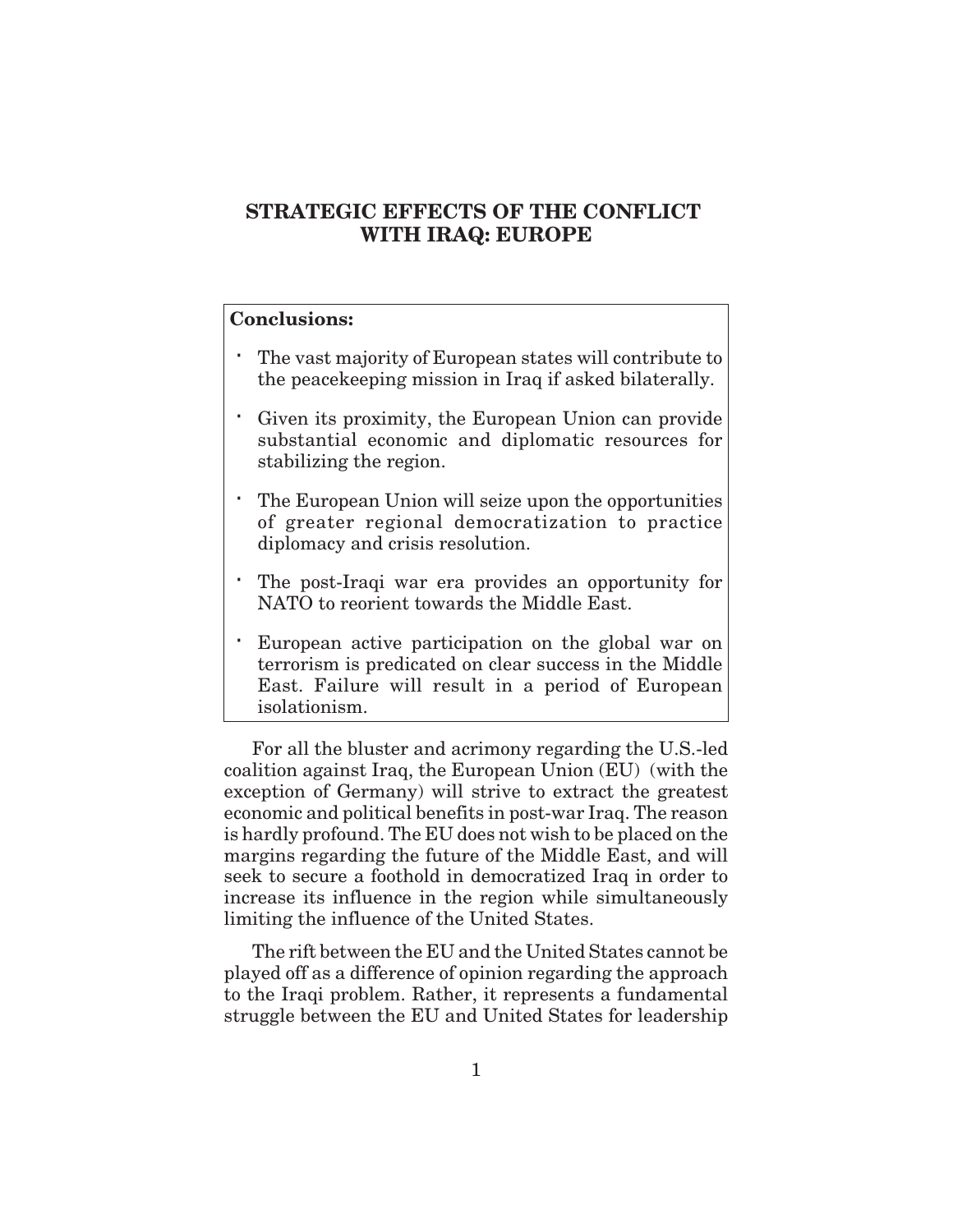in Europe, specifically, and in foreign affairs, generally. The EU not only seeks greater independence from the United States but also greater legitimacy and influence in the international community. Paradoxically, the EU has diminished the role of the military in its quest for relevancy. Whereas the United States regards the use of military force as fundamental to the interaction among the instruments of power, the EU views it as detrimental and dangerous to conflict resolution.

A successful conclusion to the Iraq war and consequent stability to the Middle East will not stifle EU criticism of the U.S. initiative, though. The EU will insist sullenly that its diplomatic approach would have achieved the same results at less cost and bloodshed. The eventual exposure of Iraq's cache of WMD and the suffering of the Iraqi people under Saddam Hussein will merely shift the rhetoric from antiwar to anti-imperialism with oil as the *leitmotiv*. Barbed references to the United States as an arrogant cowboy will continue, while the EU exploits the newly created stability to promote its own diplomatic and economic agenda.

But what is the EU? It has yet to reach the stage of representative government if it ever will, and remains a deliberative body with common security policy aspirations. In security matters, Europe does not speak with one voice. Individual European states still matter, and as has become apparent in the wake of the recent French-German attempt to dominate the EU, the smaller European countries will resist any attempts of a few ministers to speak for the rest. European states adamantly retain control of their own foreign policy and regard relations with the United States as more important than promoting the political agenda of the EU. Behind the backdrop of EU rhetoric, individual European countries will be profoundly grateful for American leadership and perseverance in the war against terror and its strategy branch, the war against Iraq and subsequent stabilization of the Middle East.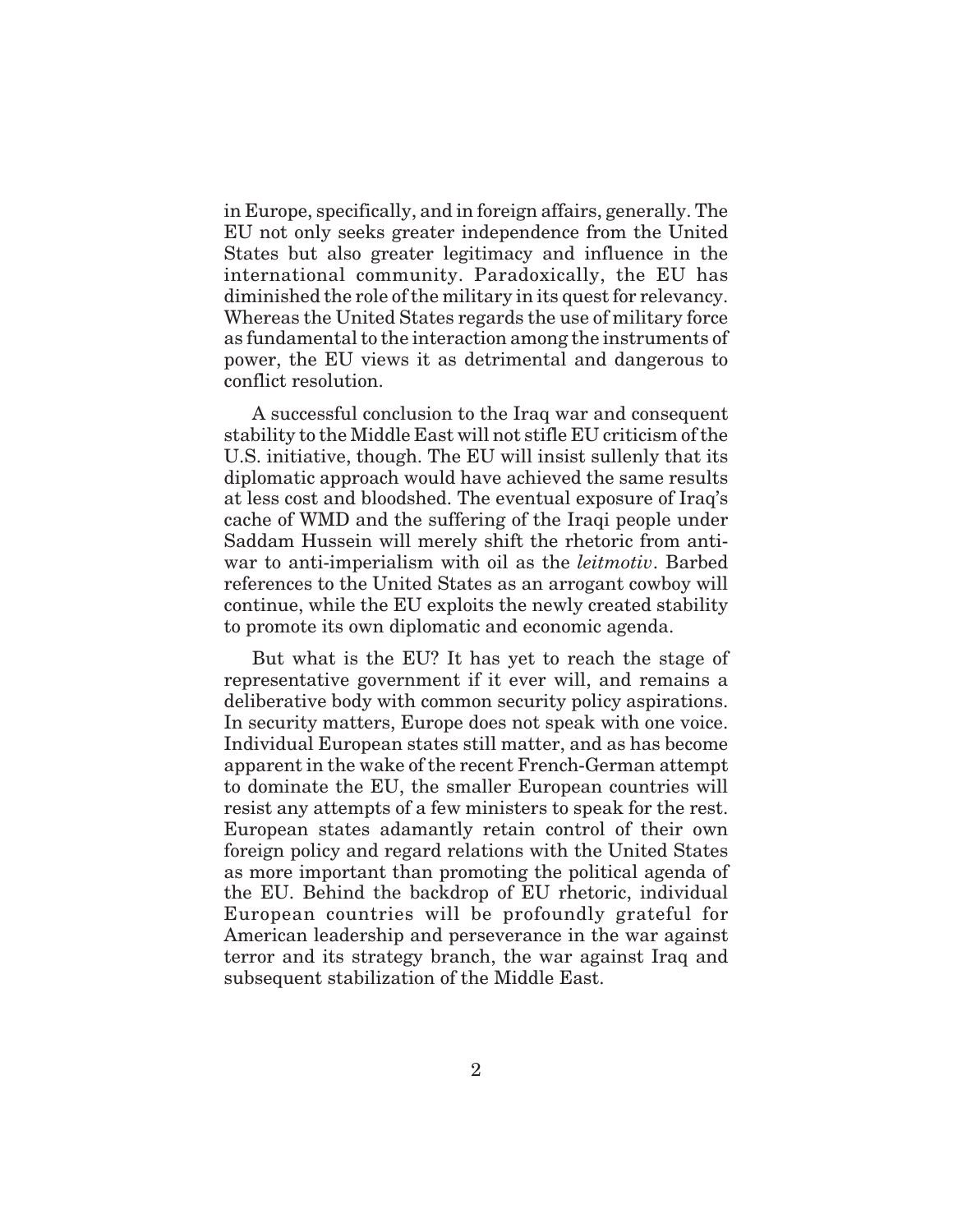#### **European Interests.**

Regardless of the reluctance to wage a war with Iraq, participation in the coalition will be critical for European countries seeking to reap the political benefits of a successful campaign and the economic opportunities of a revitalized Iraq. Once the peace is assured, European governments will descend upon post-war Iraq to secure economic agreements and enduring treaties with the new government. Specifically, France, Russia, and Turkey, each with substantial investments in Iraq as well as Iraqi promissory notes, will want their just returns. Moreover, once the coalition secures Iraq, the EU will want an equal hand in stabilizing and reforming the Middle East.

The United Kingdom will staunchly support the peacekeeping effort, but because of its troubled history with Iraq will likely seek a low profile or maintain a token force in the Middle East so as not to excite the passions of the populace. The British people are unlikely to view a victory in Iraq with anything greater than mild approval. Given its loyal support during the events leading to the war and the political penalty that Prime Minister Blair may suffer as a result, the United Kingdom may limit its long-term engagement in the region.

Russia's reluctance is likely posturing rather than a firm opposition. Although conflicted over the loss of oil revenues once Iraqi oil re-enters the market in force, Russia will not hesitate to send peacekeepers into the region. The logistical link between the Chechen rebels and Persian Gulf Islamic radicals provides a powerful incentive to support any initiative that strangles the Chechen rebels and helps Russia end this festering conflict. Domestically, after a decade of frustrations in Chechnya, Russia needs an unequivocal success it can point to. Additionally, maintaining access to the Middle East and recovering some of the Iraqi debt demand active participation in the post-war Iraq.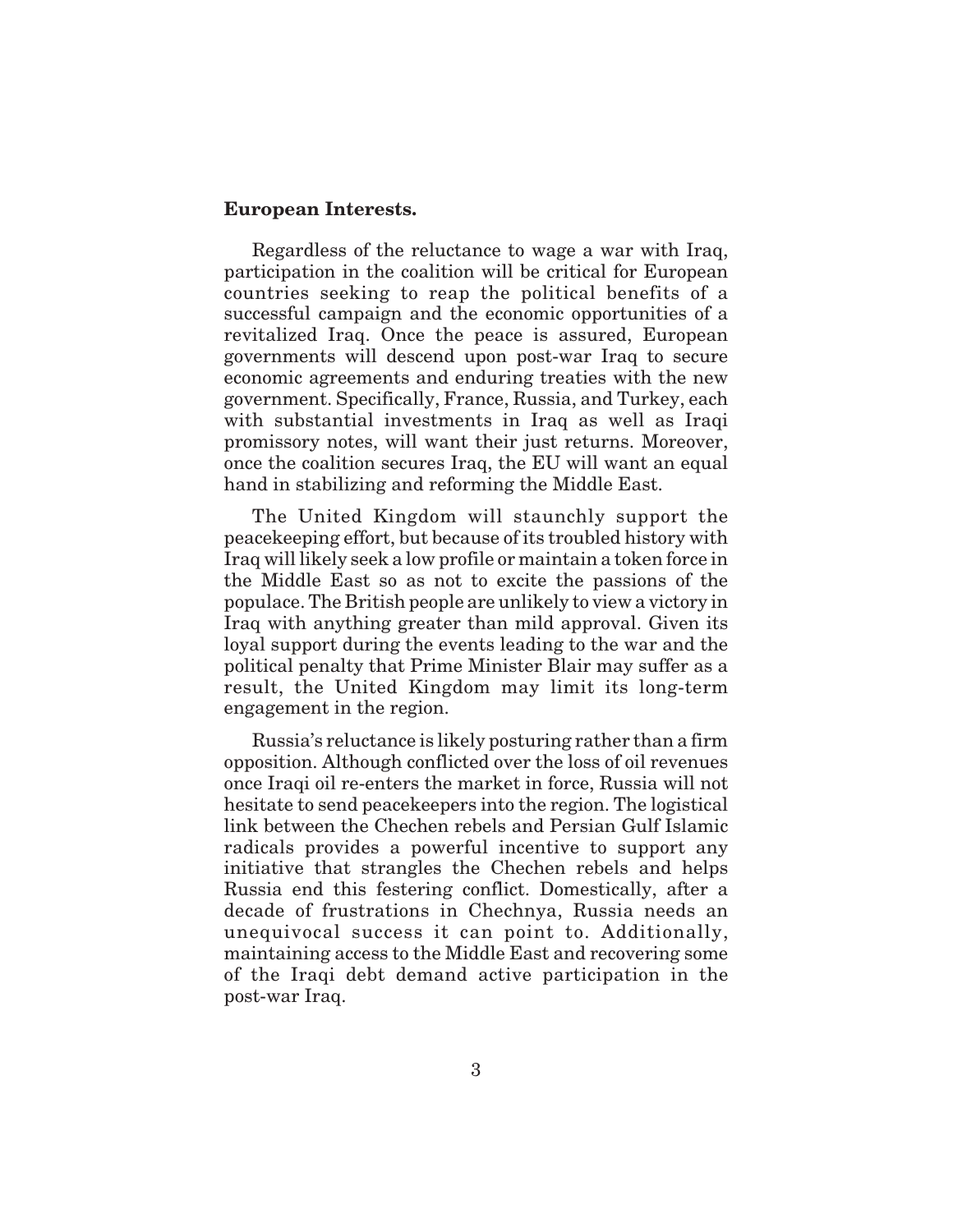Despite France's vociferous objections regarding the possible war with Iraq, it will readily abandon its alliance with Germany and join the coalition once it feels it has extracted the maximum political capital from its position. Several factors weigh in this decision. France routinely serves as a counterweight to U.S. leadership in Europe. As a permanent member of the UN Security Council (UNSC), it can use the threat of veto to ensure France's views are duly considered. Concerning the Iraqi crisis, France will not overplay its hand though. If the United States perceives the UNSC is unreasonably obstructing its foreign policy, the United States will act unilaterally, thereby damaging the credibility of the UNSC. France seeks European prestige by resisting the United States, but does not want to create another League of Nations in the process.

France has likely calculated that the U.S.-led coalition against Iraq will be a decisive victory and will want to share in the victory. Non-participation in the coalition and post-conflict operations would endanger France's status as a relevant security partner with the United States and perhaps negatively impact on its standing as a preeminent continental power. Prestige and influence aside, France has substantial commercial interests in Iraq and participation in the war and subsequent peacekeeping operations will guarantee those interests are safeguarded.

France has a substantial political investment in the EU. As the EU's Praetorian Guard, France does not want to embark on any course that will weaken the relevance of the EU. The recent French-German alliance was probably a power-play for preeminence in the EU, while ostensibly attempting to enhance the moral authority of the EU at the expense of NATO and the United States. For France, an unintended but welcome consequence of the alliance was a further erosion of U.S.-German relations and, hence, Germany's political standing in Europe. In contrast to Germany, France has plenty of political maneuver room and can join the coalition without any political consequences. Germany, on the other hand, has painted itself into a corner.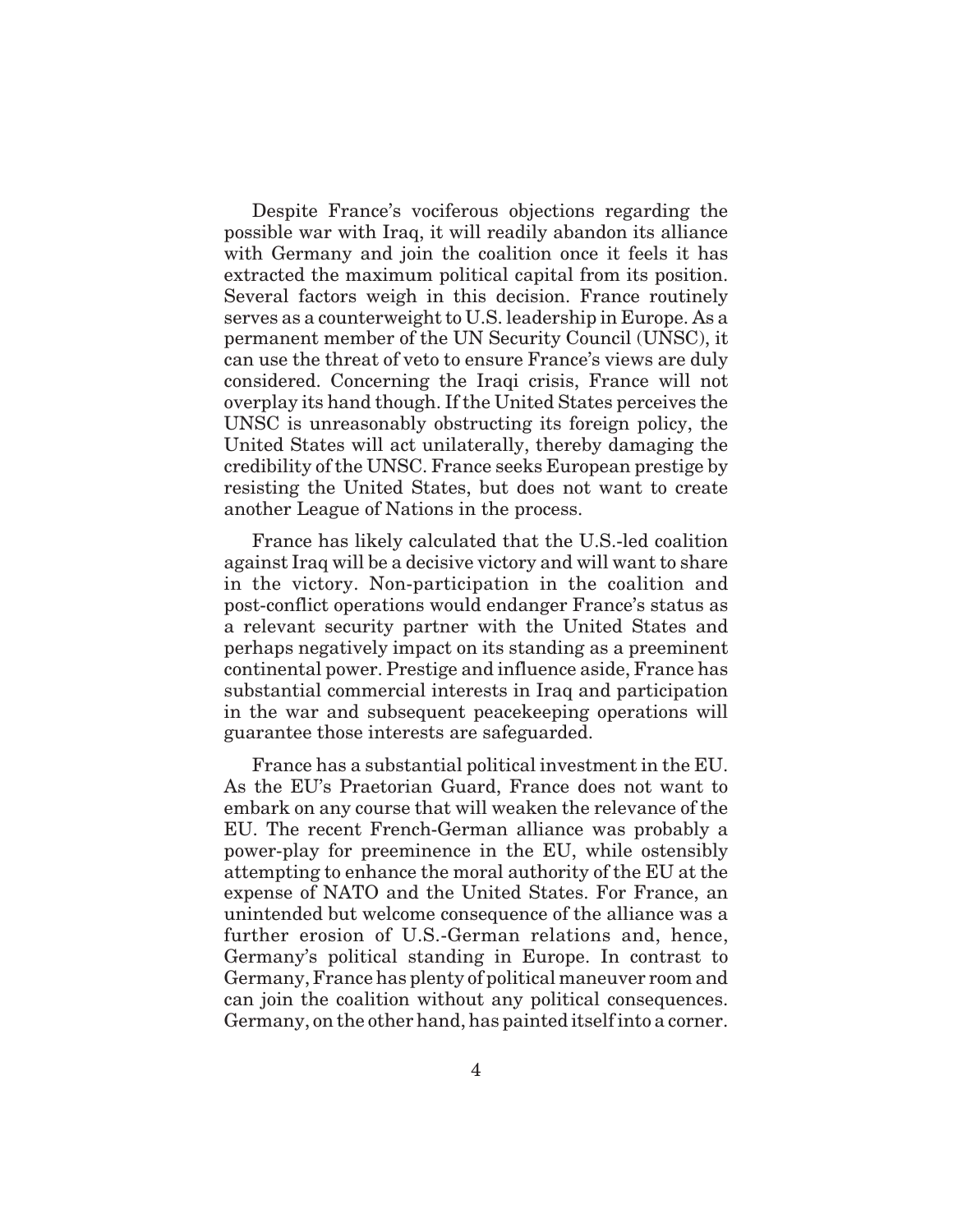The French-German coup failed, but France can rebound from it. France is pragmatic if nothing else.

Turkey remains concerned with the effect the war will have on its Kurdish conflict as well as the sensibilities of its own Muslim citizens. Turkey has every incentive to insure that Iraq remains whole to prevent an independent Kurdistan and to prevent a repeat of the 1991 flood of Kurdish refugees into Turkey. To these ends, Turkey will contribute peacekeepers. Re-establishing economic agreements with Iraq permits Turkey to recoup the enormous losses in revenue as a result of the first Gulf War and the subsequent sanctions against Iraq. Turkey must contend with the wrath of the EU though. Siding with the United States in this war will bring EU retribution regarding EU membership. Since the EU views Turkey with xenophobic lens and is unlikely to accelerate EU membership even if Turkey rejects the war, Turkey is better off seeking economic prospects in the Middle East than the continued courting of the EU. Although Turkey probably does not realize it yet, the opportunities in post-war Iraq can propel Turkey to prominence in the Middle East, and make it indispensable to Europe. As the land bridge between Europe and the Middle East, Turkey can parlay its influence with both regions as the power broker. Certainly, the lure of greater prestige and economic returns in the Middle East is far greater than as a second-class citizen in the EU. To secure this position, Turkey must portray its role as a war against the Iraqi autocracy and not a war against fellow Muslims. The United States must remain sensitive to this position or risk losing a coalition partner.

Germany may prove the exception to the U.S.-led enterprise, but its self-imposed isolation is not preordained. The Schroeder government has consigned Germany to the political wasteland and will likely find itself frozen out of Iraq, and possibly the Middle East, due to its militant opposition to the war. Certainly the liberated Iraqi people and neighbors of the Iraqi regime will not welcome German emissaries and businessmen with open arms. If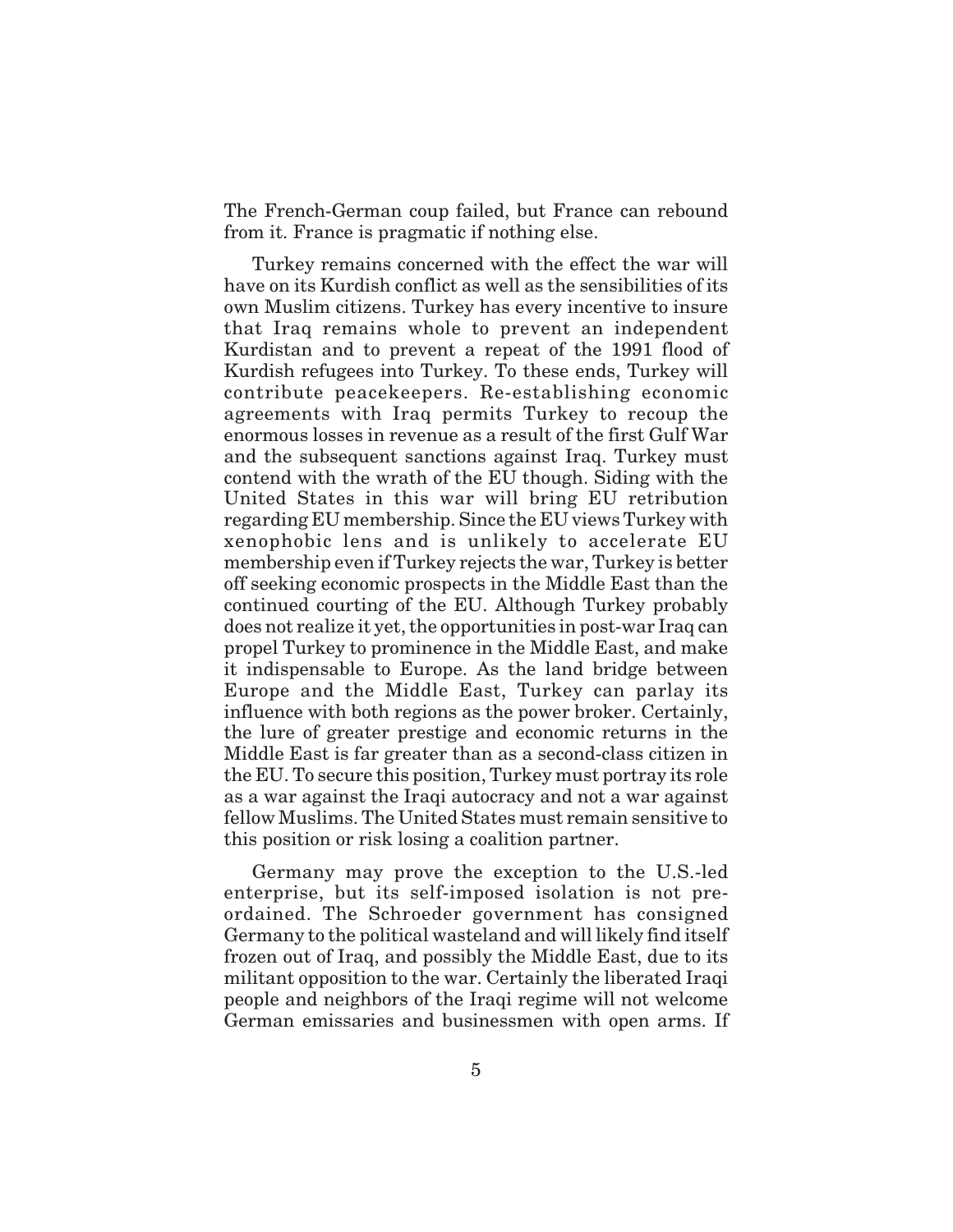Germany is against the war purely as a matter of principle, then it will eventually recover its standing in Iraq. If evidence reveals significant collusion between German companies and Iraq's pursuit of WMD, then Germany will suffer enormous political and economic consequences.

Nevertheless, the German elections in Hesse and Lower Saxony on February 2 may result in a regime change in Berlin since the Christian Democrats (CDU/CSU) swept both *Laender* from Schroeder's Social Democrats (SPD). At a minimum, Chancellor Schroeder's government is significantly weakened enough to permit the CDU/CSU to push its political agenda. The German government is not likely to participate in the war actively, but it might reconcile enough with the United States to permit a contribution to the subsequent peacekeeping operations. As a reliable and modern military partner, the *Bundeswehr* contribution can pave over the cracks in U.S.-German relations, so the United States should not discount a German contribution later on.

Of all the Alliance members, the new NATO members, Poland, Czech Republic, Hungary, Slovakia, Slovenia (although mercurial), Lithuania, Estonia, Latvia, Rumania, and Bulgaria, will be the most supportive of the war against Iraq and will remain as peacekeepers. As new members, their respect and gratitude to the United States override any hesitancy they have over a war with Iraq. Although they lack sufficient air- and sealift, they can move the bulk of their forces via rail through Rumania, Bulgaria, and Turkey to staging areas in Iraq and beyond. Despite limited military capabilities and interoperability with NATO, their manpower contribution alone will pay big dividends to the peacekeeping operation. All have experience in peacekeeping and most have operated with the United States in the Balkans, so cooperation will be practically seamless.

The United States will likely receive a favorable response from Partnership for Peace (PfP) and non-NATO EU countries as well. The United States will need to secure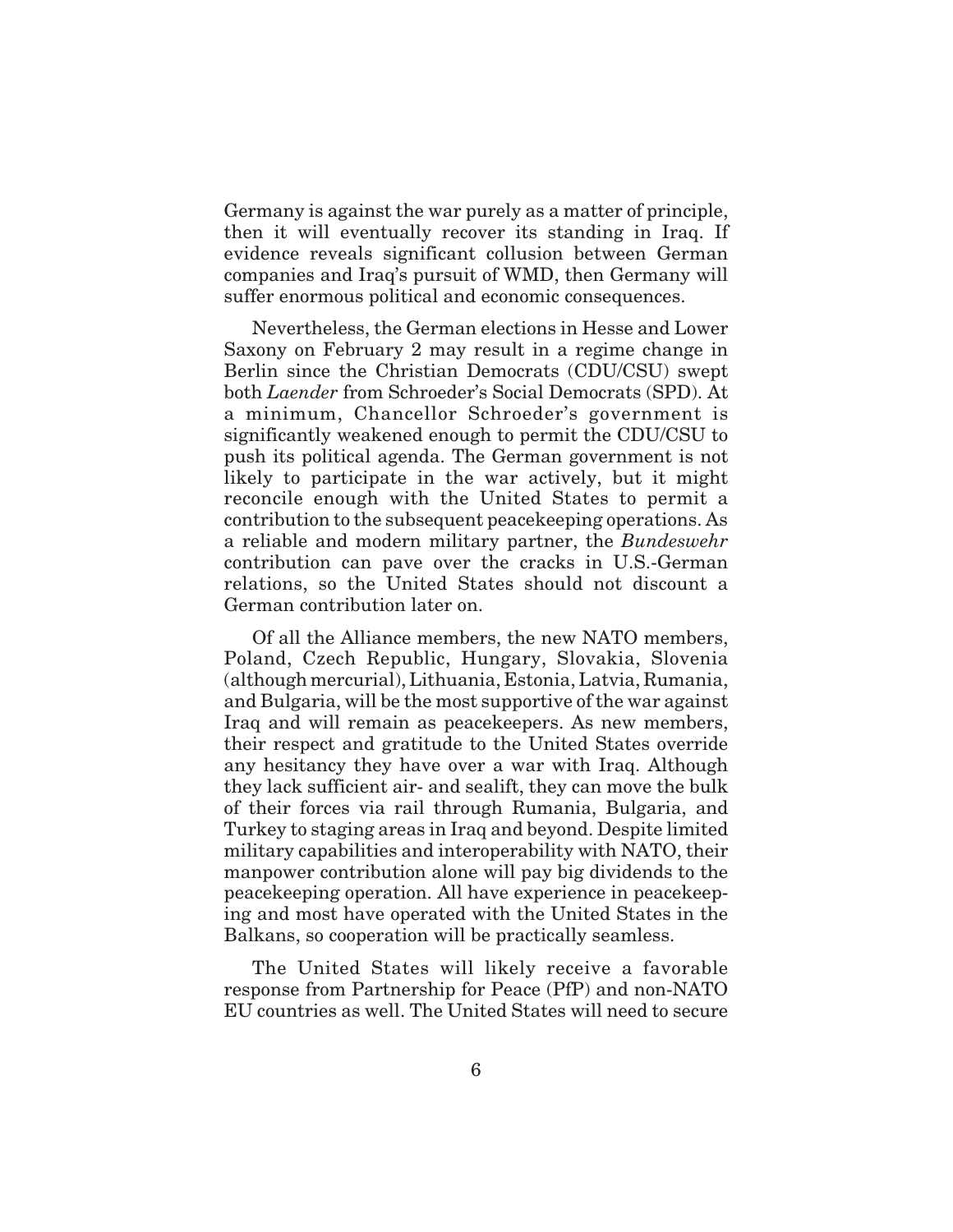agreements bilaterally for peacekeeping contributions rather than sending a blanket request through the EU or PfP though. Given U.S. superb relations with PfP countries, securing sufficient volunteers for long-term peacekeeping operations should not be a significant problem.

### **Allaying European Fears through Action, Not Talk.**

European demilitarization appears inexplicable to the United States, which views the military as integral to national security and admonishes Europe for reneging on burden sharing obligations. The extreme reluctance to use military force, not to mention waging a war in the Middle East, reflects a deeply rooted fear that permeates European politics. Both world wars and the period of de-colonization eviscerated Europe of self-confidence and trust in its own moral rectitude. The failures of the past century have convinced many Europeans that the use of force solves nothing and that the best course for conflict resolution is solely through diplomacy and addressing the roots of conflict (e.g., poverty, religious friction, ethnic strife, government oppression, and so forth). All the high-minded rhetoric about war reflecting a failure of diplomacy and personifying war as evil rather than holding state and non-state actors accountable for their heinous activities is merely a cover for their fear and provides an excuse to ignore their armed forces.

Fear of provoking a terrorist backlash petrifies Europe. Europeans worry that a war with Iraq may cause further instability in the Middle East, ignite a regional conflict, and thereby unleash a wave of terrorism against European states. Due to its proximity and accessibility, European fears of Middle East and North Africa terrorism are not unfounded. With 15 million Muslims living in Europe, the risk of terrorism emanating from or through its Muslim community is daunting. Unlike the United States, which has a tradition of assimilating emigrants, European countries maintain tacit segregation of their émigrés.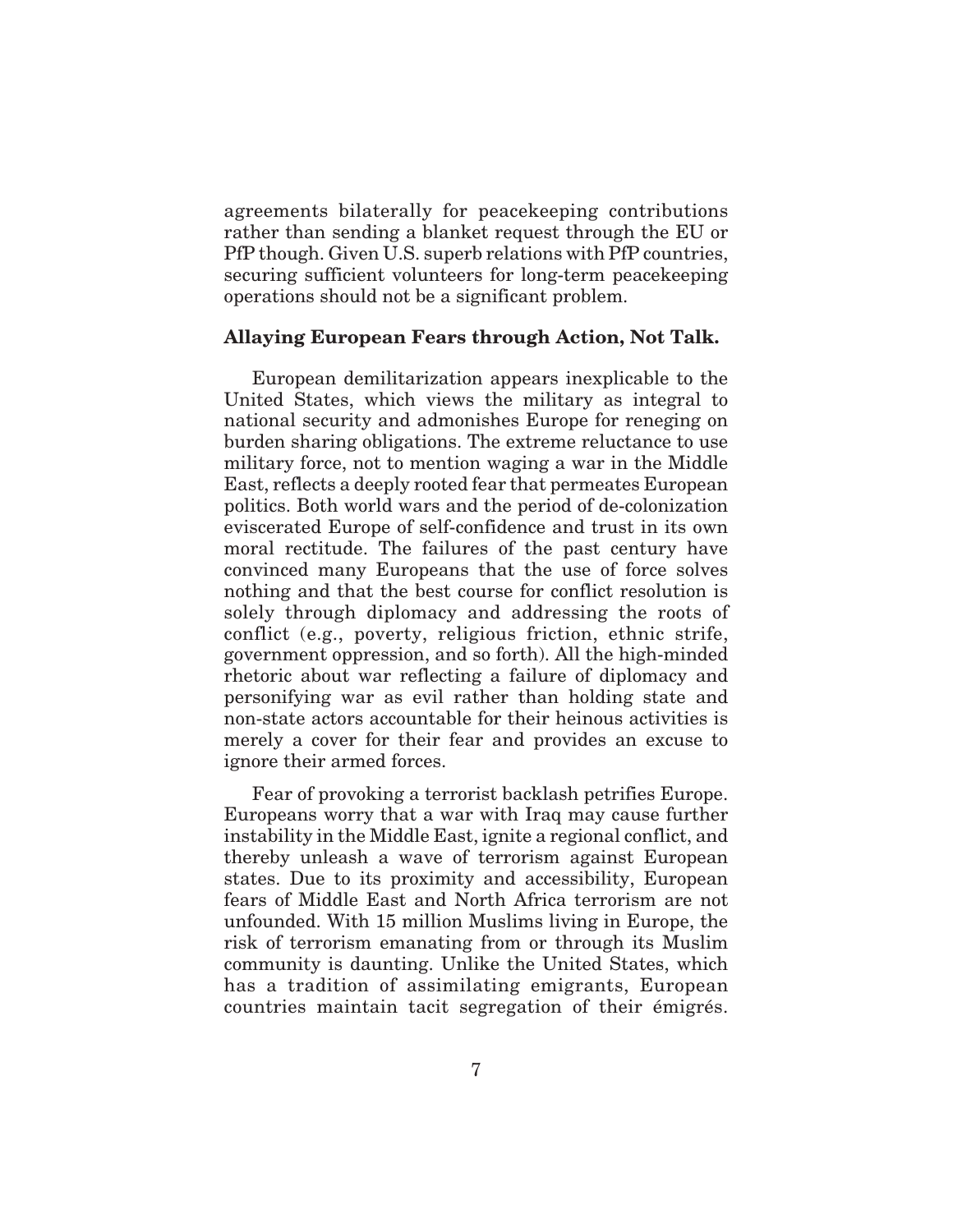Consequently, ethnic groups feel little national affiliation or patriotism to their host countries. Contrast this situation with the United States where an uprising among its Muslim community would be unheard of. European states could defuse this potential powder keg if they regarded their émigrés as citizens and not guest workers, but current domestic politics hinders naturalization reforms.

The United States cannot allay many of these fears by explaining how the dynamics in the Middle East will change in the post-Saddam Hussein era. Only through action and success will the Europeans conclude that stability in the Middle East and consequent eradication of the regional terrorism was the proper course of action. Anxiety over sparking a firestorm of terrorist retribution within Iraq in the form of car and human bombs, ambushes, and raids is overblown. The threat situation in post-war Iraq will be far different than what the Israelis must combat daily or even the conditions which led to the attack on the Marine Beirut compound in October 1983. Force protection, intelligence, and law enforcement measures by peacekeeping forces and the new government will hamstring terrorist activities. Peacekeeping troops in conjunction with reformed Iraqi law enforcement agencies will exercise sufficient control in Iraq to thwart, root out, and destroy residual terrorist cells. Terrorist acts will occur, just as they occurred in Bosnia and Kosovo, but the vigilance of the peacekeepers will soon create a stable environment for diplomatic, social, economic, and *informational* initiatives to take effect.

The informational initiatives are the most important factor in securing gains in the Middle East. The EU and the United States must make a concerted effort to counter the rhetoric of the radical firebrands and instigators of violence. Overwhelming resources must be devoted to exposing the lies of the fanatics and enlightening the citizenry. The EU and United States must also support the regional governments when they arrest religious leaders for sedition and other criminal activities. Alone, these governments cannot risk a domestic backlash, but they can punish these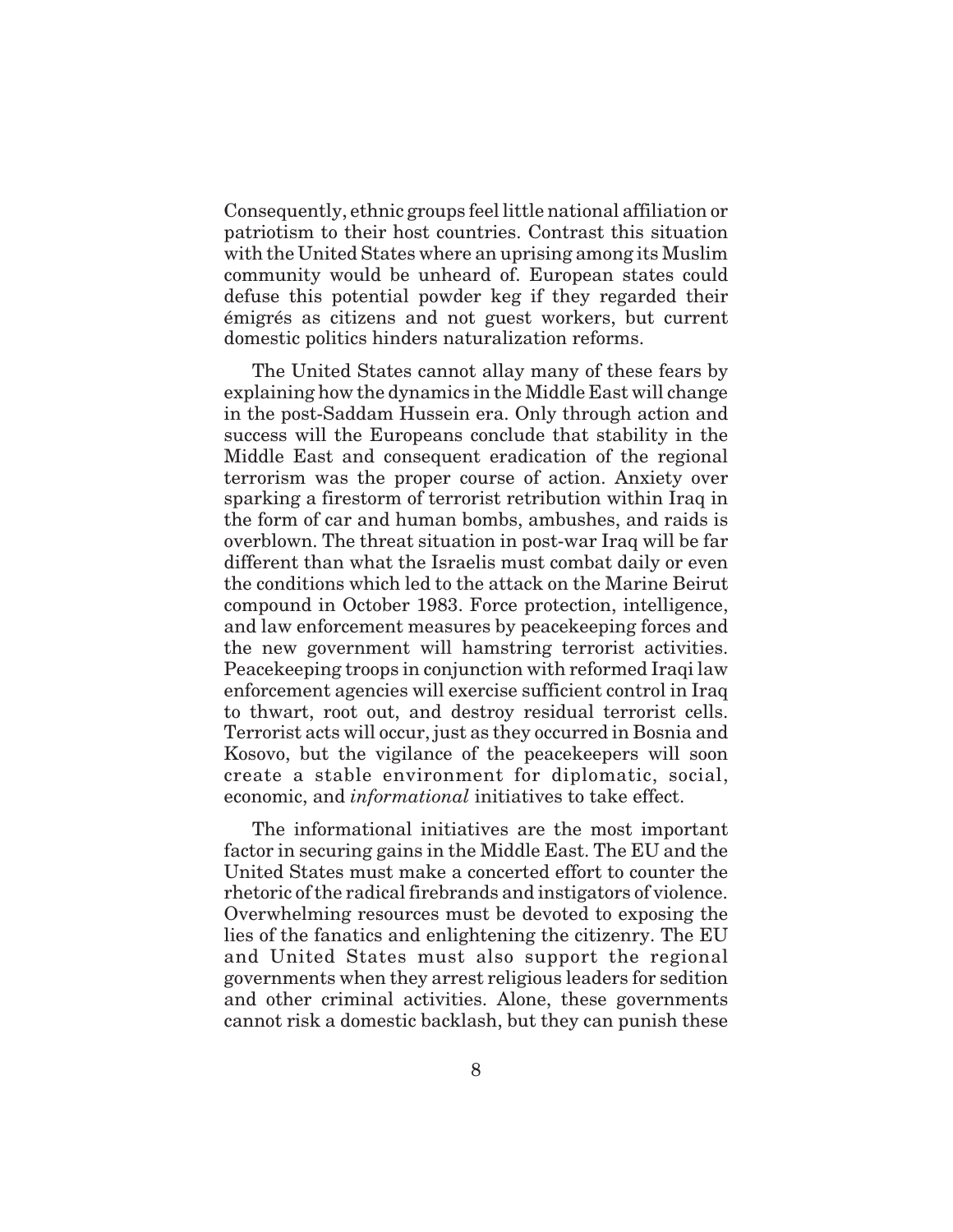radicals if they are permitted to fob off the responsibility on the EU and the United States.

Once the core terrorist organizations in the Middle East are eradicated, the domestic terrorist threat in Europe will diminish. Without funding, host nation support, or access to arms, terrorists will find it more difficult to retaliate in Europe. Certainly, terrorist organizations can relocate to another country if they can find one, but their level of sophistication will plummet. Europeans understand that WMD is what makes terrorism so dangerous to them, and if the global war on terror can maintain the pressure, the level of sophistication can be kept to primitive levels.

To bolster the peacekeeping operations, the United States can serve notice to Middle East countries that providing sanctuary to terrorists will be grounds for swift military action. Terrorist organizations will find themselves persona non grata in the Middle East within a matter of weeks since neighboring countries will be anxious not to incur the wrath of the United States. Additionally, the extensive use of ground, air, and naval assets to strangle the arms trade to terrorist organizations can only have a positive effect.

#### **Activating the European Forte.**

The EU may loath war but it is enchanted with diplomacy and nation building. The United States can use this strength towards stabilizing the region rather than focusing solely on European military capabilities. Given the series of failed EU initiatives in the past decade, the EU will seek a success in Iraq and the Middle East to enhance its image. The EU will regard post-war Iraq as a test bed for EU diplomacy by focusing its efforts on the roots of discontent and instability. The Europeans are fond of asserting that humanitarian aid, as well as economic, social, and political reforms, creates fallow ground for Islamic radicals and terrorists, and rightly so. Prosperous free people with a hopeful future pay little heed to the rants of fanatics. The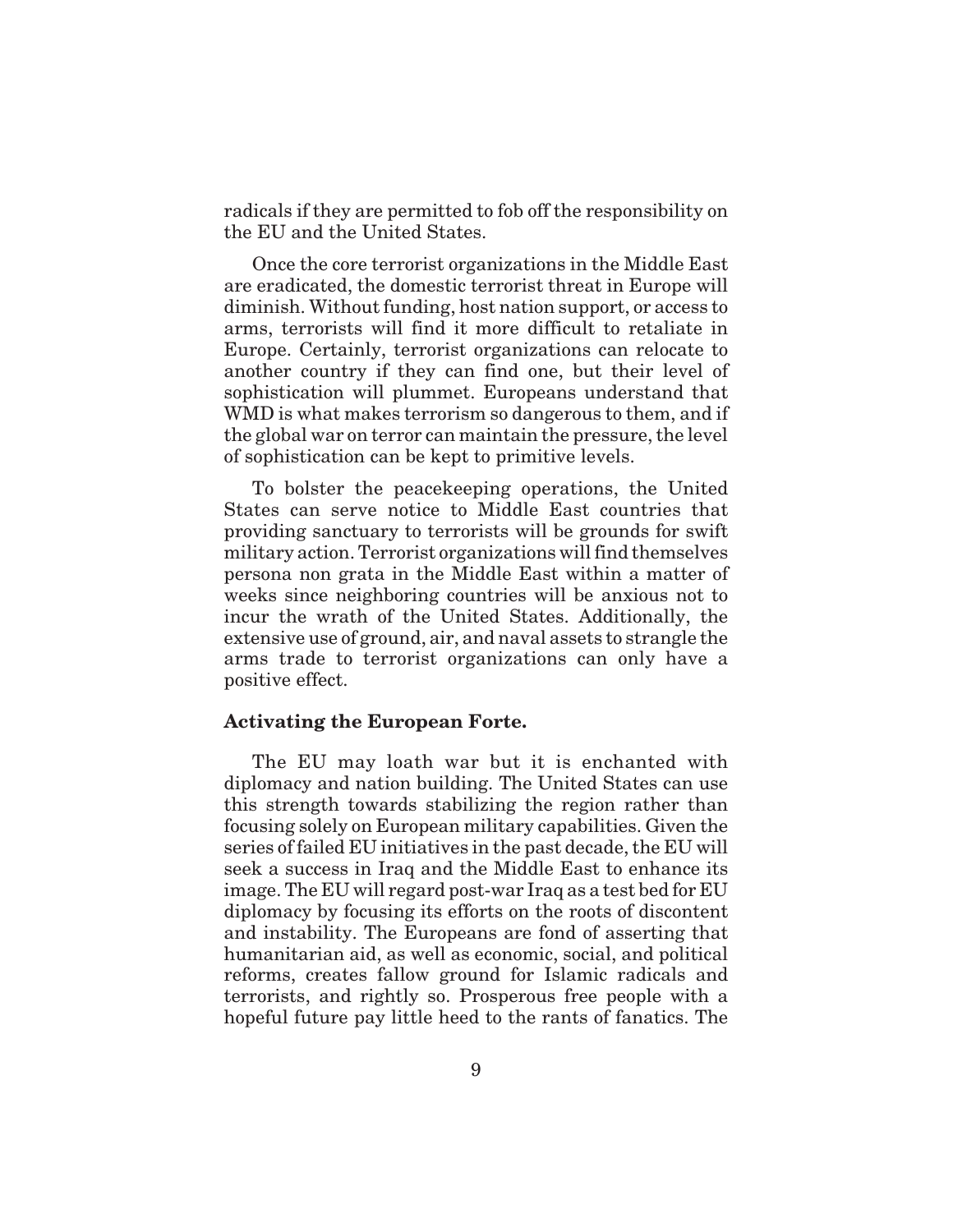Europeans excel at these activities, and with the U.S. military to bolster diplomatic efforts, these initiatives have a superb chance of succeeding.

European and American statesmen will find fertile ground for the revitalization of the peace process between Israel and the Palestinians as well. The Europeans will find the Palestinian leadership, politically isolated from its benefactors and without access to funds and arms, more amenable to the peace process. Working in tandem, the United States will also be in a better position to force the Israelis to abandon their West Bank settlements and withdraw to the pre-1967 borders. The Israelis and the Palestinians will not like the solution, and the agreement will likely require peacekeepers; however, breaking the cycle of violence and injecting substantive economic incentives will soon return this troubled land to normalcy. Perhaps this solution more than any other will convince the Europeans that the war against Iraq was worth the risk.

There is a good chance that neighboring countries to democratic Iraq, particularly Syria and Saudi Arabia, will feel compelled to institute deep reforms or face domestic turmoil. With an established foothold in the Middle East, the EU will be in a position to render assistance with progressive democratic reforms. Building on success ensures Europe remains engaged in the Middle East and undercuts the isolationist tendencies that pervade Europe.

As a corollary to diplomacy, the Europeans are very comfortable with peacekeeping operations. Any expectations that the war with Iraq will convince EU countries to devote more funds for defense is forlorn in the foreseeable future. The decline of military capabilities is not just a reflection of a loss of national will. Focusing national resources to shore up flagging social welfare systems, staunch growing deficits, and spur economic growth to the detriment of military readiness has accrued significant advantages for these states. Without the capability to project power, Western Europe has not had to worry about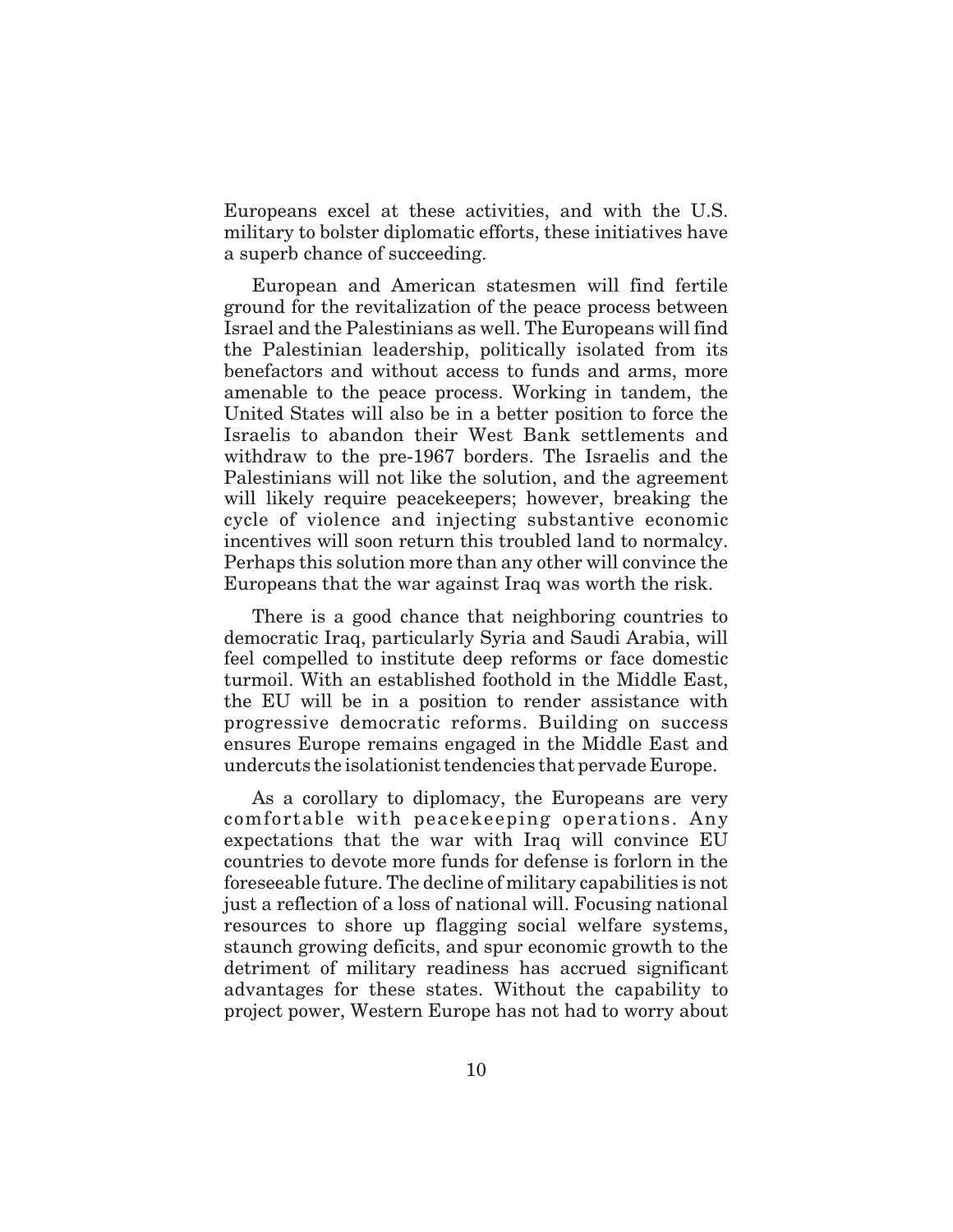becoming embroiled in a war outside of its borders. Except for France and Great Britain, Western European defense expenditures are declining to 1.5 percent and below of GDP. Germany is the worse offender and, as the largest power in Europe, its example radiates outwardly to the rest. As long as this trend continues, *and the Western Europeans do not appear willing to reverse course*, such initiatives as the ESDP Rapid Reaction Corps are moribund or will remain paper tigers at best. Nevertheless, the Middle East will be more in need of peacekeepers, perhaps many more than are now anticipated, than war fighters and the Europeans are in a greater position to fill that void than the United Nations.

Perhaps subconsciously, European diplomats will use the "good cop, bad cop" dynamic as a part of their new diplomatic initiatives. European statesmen can sympathize with the grievances of regional factions or states but can add that they cannot control the United States, which is quite willing to use force if they do not fall into line. So in this sense, the Europeans can put their diplomatic skills to work, providing the carrot while pointing out that the U.S. stick is poised if negotiations fail.

A successful conclusion to the war with Iraq and the possible, subsequent stabilization of the Middle East will have a significant impact on Europe's active participation in the war on terror (WOT). More to the point, European willingness to engage in future coalitions is predicated on clear success. Europe's natural tendency is not to take action, but success will embolden it to exercise military force more readily in the future.

For Europe to recognize the benefits, success must bring distinct resolutions to many of Europe's problems emanating from the Middle East and North Africa. The stabilization of the Middle East and eradication of the major terrorist organizations must result in fewer cases of terrorism, criminal acts in support of terrorism, and the flow of refugees and asylum seekers. The spread of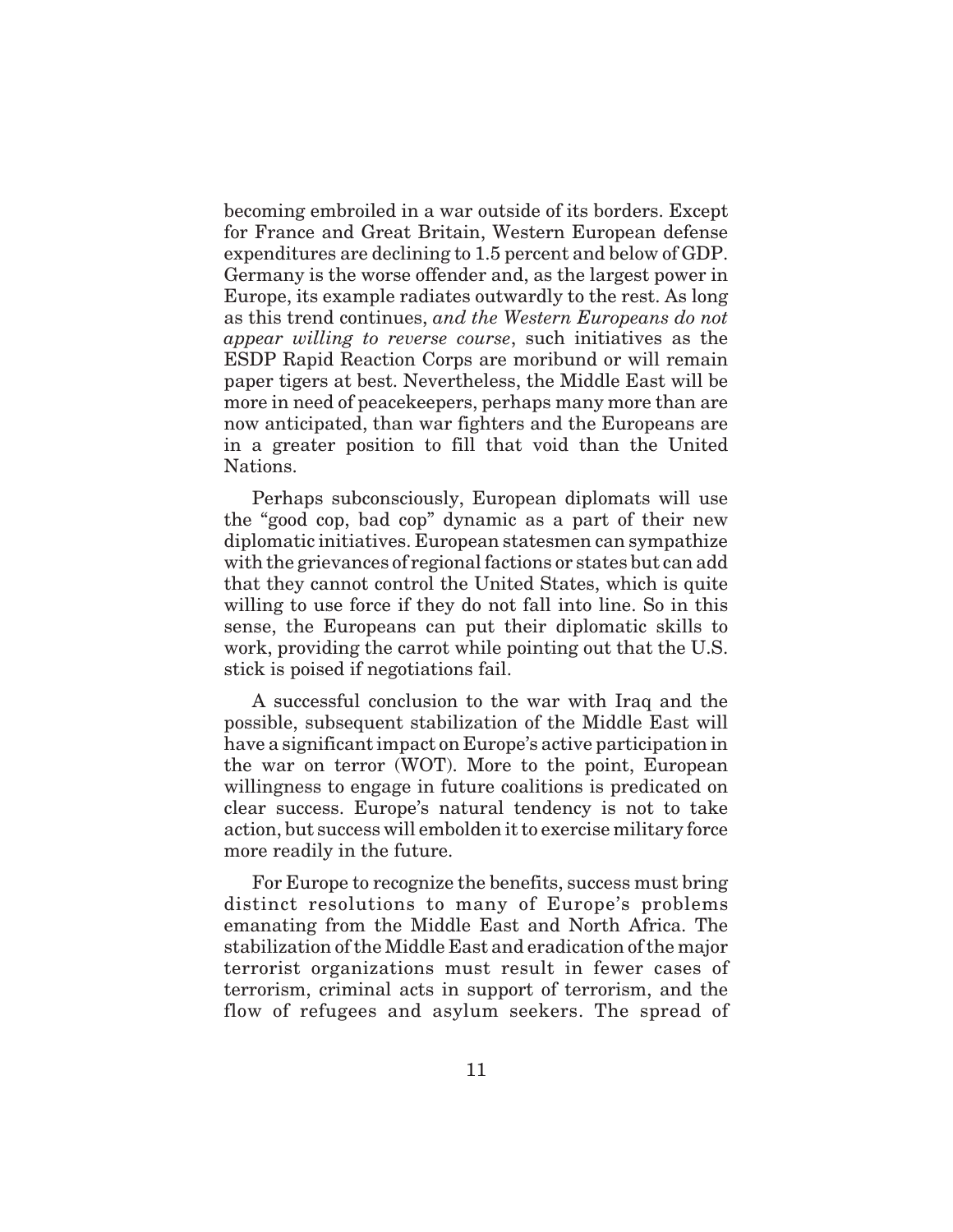democracy and open markets must raise the standard of living, and increase human rights and individual freedoms of the Arab people. Autocracy and oppression must disappear. Success means that Europe's émigré population will stabilize and even decline as job opportunities and living conditions in the home countries improve. With such concrete benefits resulting from this coalition in the Middle East, Europe will continue to contribute to the WOT. Hence, a secondary goal of the United States is to use this enterprise in the Middle East to bring back Europe's selfconfidence and make it an active partner in global security matters.

### **The European Hedge.**

The resistance to the war against Iraq serves a very practical purpose for the EU in case of failure. If the war against Iraq drags on with substantial casualties and collateral damage or the Middle East erupts into regional conflict, the EU will be quick to condemn the United States, and a failure of this magnitude in the Middle East will extinguish European participation in subsequent WOT coalitions.

Pointing to its earlier resistance to war, the EU will seek to insulate Europe from Middle East retribution. It will initiate immediate diplomatic overtures to mend fences with Middle East countries, falling back on soothing words, increased funding, and appeasement. Given the parliamentary style of European governments, American allies may melt away as governments fall through lack of confidence votes.

The media backlash from Western Europe will be swift and vociferous. Encouraged, opposition parties within each country will attempt to force their governments to withdraw support from the U.S. initiative in the Middle East and perhaps from the WOT. Acts of civil disobedience, such as blockading U.S. bases and casernes, demonstrations, and disrupting activities, are highly likely to occur. Terrorist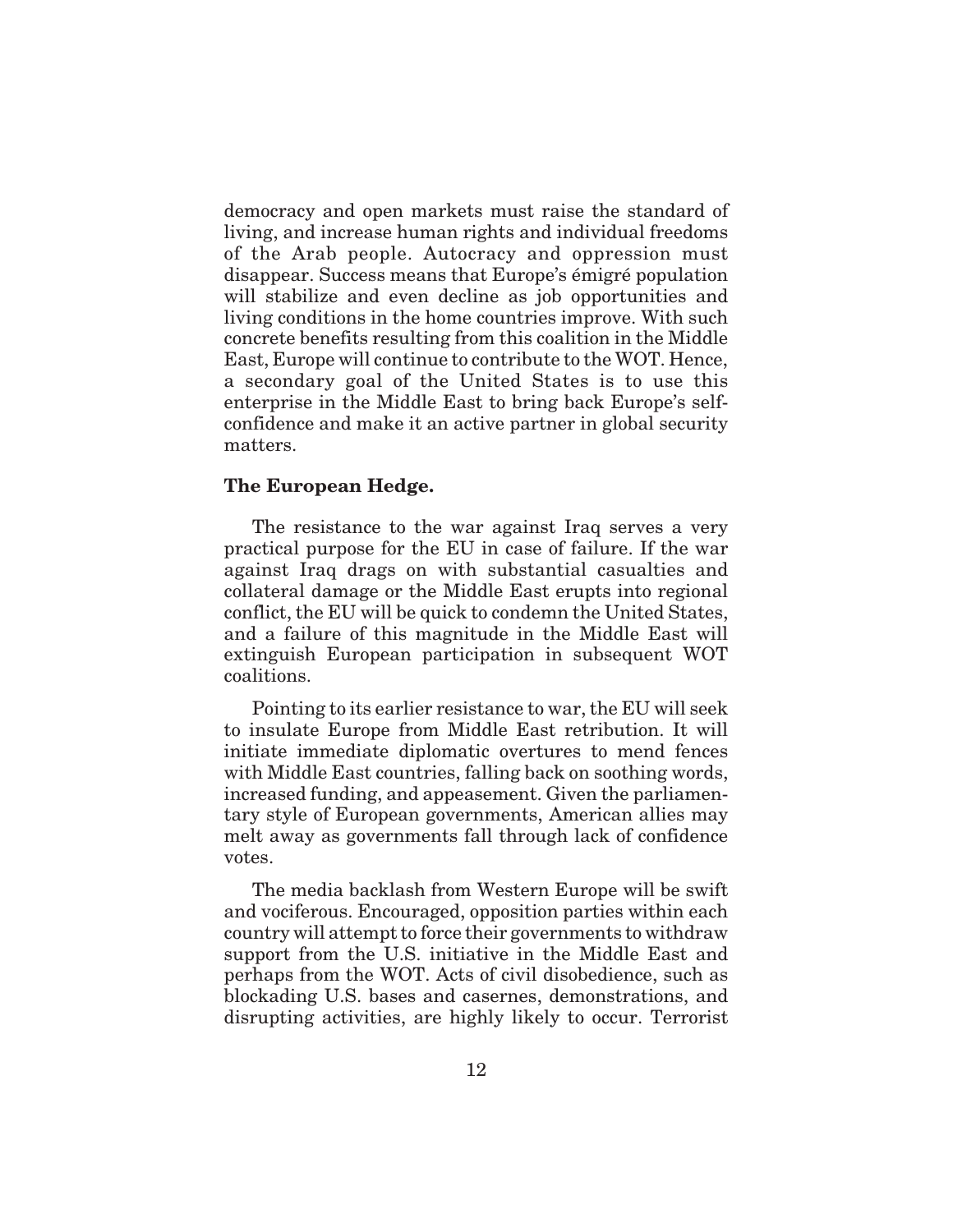acts within Europe will add fuel to the fire to oppose the United States and brand it as an arrogant, irresponsible power. The odds of failure are remote, but the United States should suffer no illusions regarding the capriciousness of Europe during a crisis.

### **Implications on the U.S. Military in Europe.**

Clearly, the focus of NATO is shifting to the Middle East and North Africa rather than the East. Because of the greater threat from terrorism and the festering instability of the Middle East, the new orientation is inevitable. With the change in the regional security environment, the necessity to maintain U.S. ground forces in Germany is no longer imperative, and a shift eastward provides significant advantages. The stationing of ground forces in Bulgaria and Romania permits quick access to the Middle East via sealift (Black Sea) and rail. The United States can contract for modern new division-sized casernes (or cluster casernes) contiguous to large maneuver training areas. In terms of energy and maintenance, the casernes will be more cost effective in the long term than any renovations in Germany, where the facilities are pre-World War II vintage and generally in very poor condition. The proximity of maneuver training areas precludes rail-head and convoy requirements, which are an unnecessary drain on the annual budget. Additionally, the United States can conclude a Status of Forces Agreement (SOFA) that permits greater exercise freedom and more reasonable maneuver damage penalties as well as anti-noise and environmental regulations than currently are enjoyed in Germany. Germany will view the move as a retaliation for its anti-war stance, so the United States can assuage Germany's sensibilities by keeping the U.S. Air Force in place. Besides, the ease with which the Air Force can deploy obviates any reason to relocate. Shifting European Command to Hungary and proposing a shift of SHAPE to the Czech Republic would complement the reorientation and signal that a new era for NATO has arrived.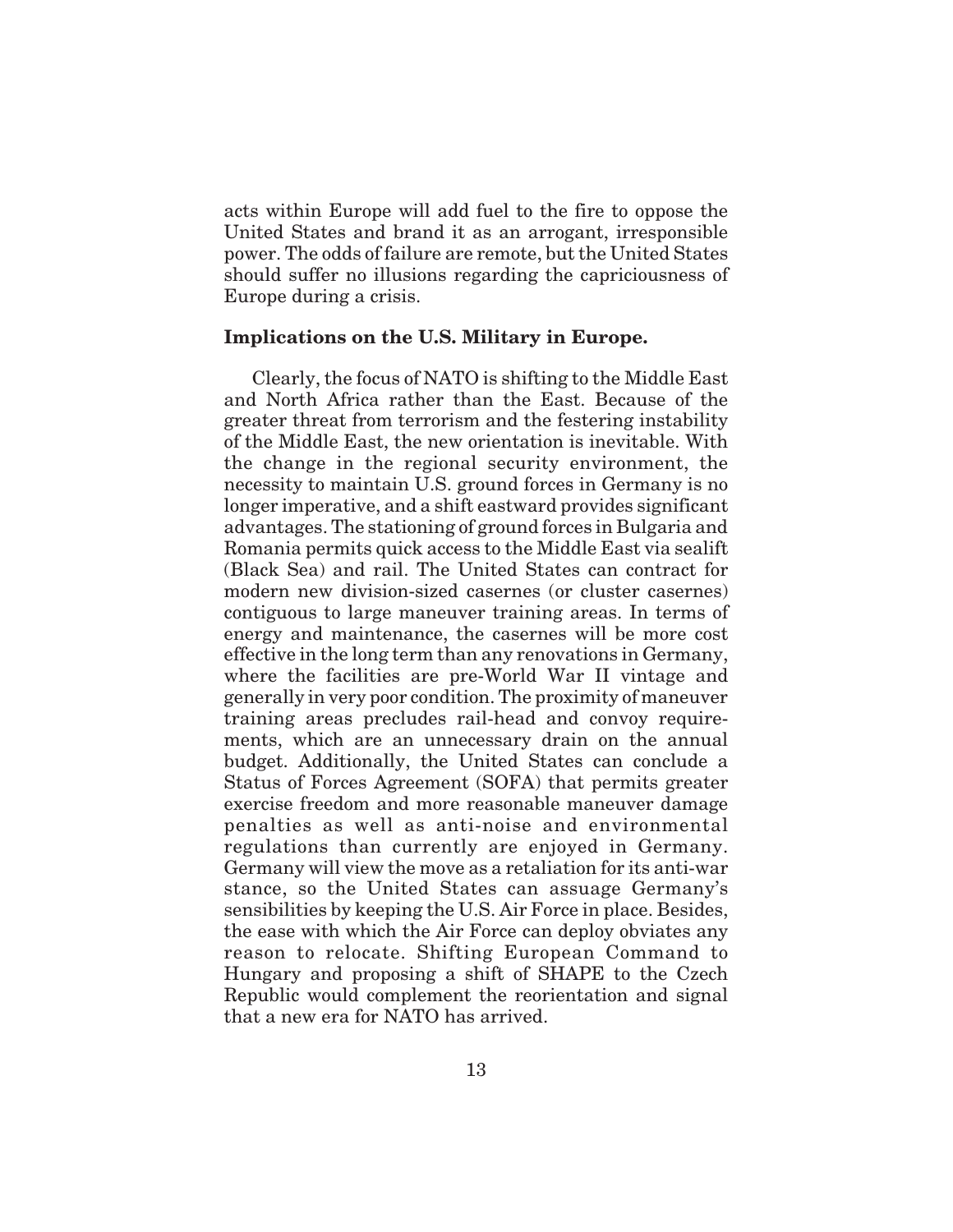#### **Recommendations.**

To extract the greatest benefit from the war with Iraq and to win the peace in the Middle East, the United States must set a bold agenda that goes beyond the immediate war aims:

> Inform all European states that their participation in the coalition and subsequent peacekeeping operations is absolutely essential to success and highly sought by the United States.

> Develop an information campaign to overwhelm the rhetoric of the religious and political ideologues throughout the Middle East. If the West loses the war on information, peace in the Middle East will be threatened.

> Prepare a roadmap for stabilizing the Middle East to include resolving the Palestinian-Israeli conflict, developing measures and incentives that encourage democratic reforms in Middle East countries, and establishing a robust rapid reaction force in Iraq to respond to major acts of terrorism.

> Use this opportunity of success in the Middle East to bring back Europe's self-confidence and make it an active partner in global security matters.

> Build on the success in the Middle East to encourage European countries to tailor and modernize their armed forces for expeditionary operations.

> Reorient NATO towards the Middle East and shift U.S. forces and headquarters to Eastern Europe in response.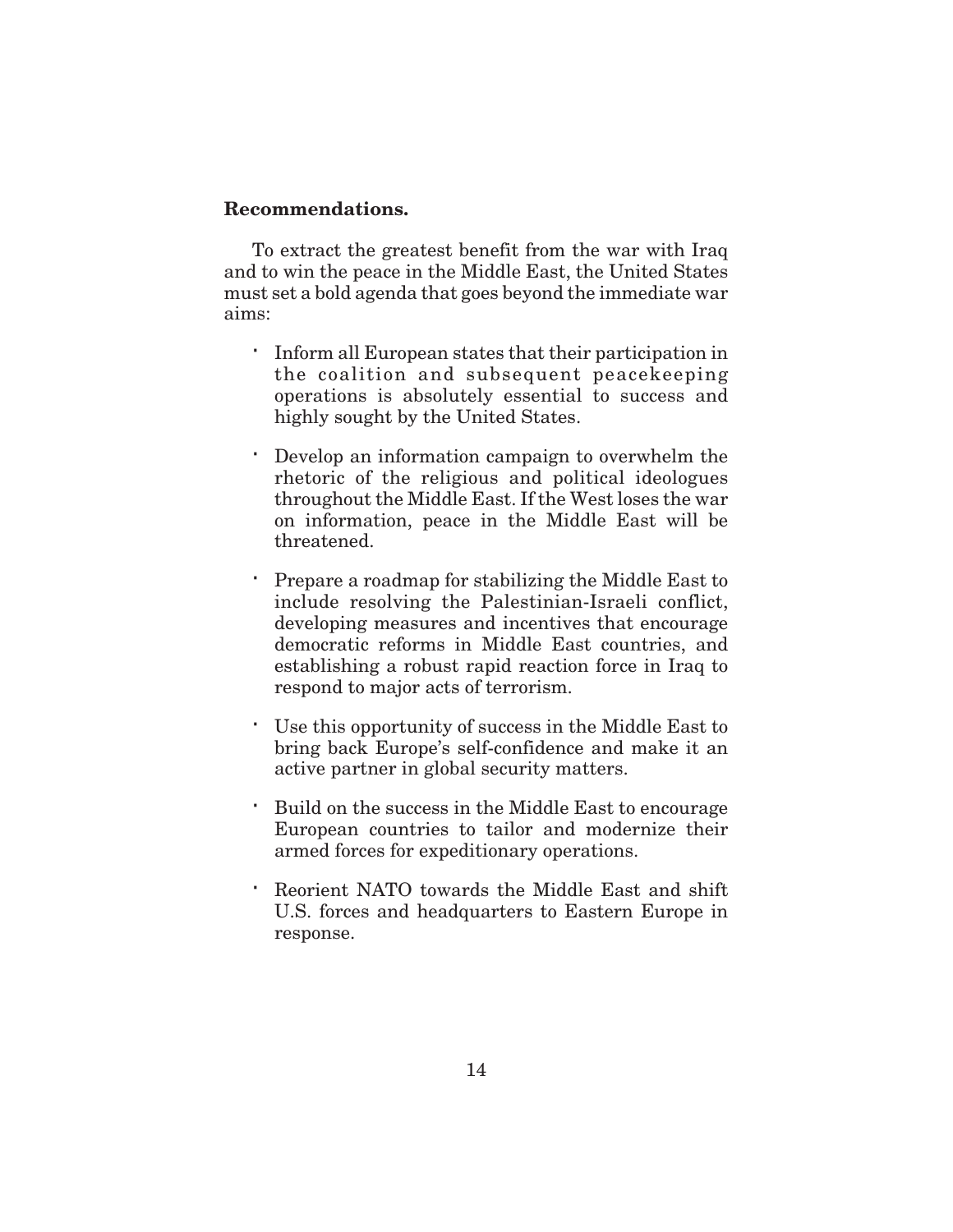#### **Conclusions.**

The tone of this analysis is positive for two reasons. First, optimism is contagious and fuels success. The European contagion of pessimism has done nothing to resolve the conflicts in the Middle East or to curb the growth of regional terrorists. Europe has already predicted disaster and failure. Only American leadership can shake its European allies from their defeatist attitude. Second, action is preferred to inaction. Again, European inattention and appeasement of Middle East violence have brought the international community to this predicament. As long as Europe takes counsel of its fears, it will shrink from action. The EU will never admit this, but this makes it no less true. Inaction has never brought success to any human enterprise. Action incurs risk, but it also presents enormous opportunities. Again, through leadership, America can energize Europe to action and restore its self-confidence and belief in its moral rectitude.

The American-led war against Iraq and post-war initiatives will provide the catalyst for Europe to break out of its continental-centric doldrums. Iraq will serve as a platform for the Europeans to practice their style of diplomacy and conflict resolution. The EU will not thank the United States let alone admit the U.S. approach was correct, nor will it hesitate to promote its agenda while denigrating the efforts of the United States.

This is how the EU behaves, and its demeanor supports the self-delusion of European relevancy in international affairs. Behind the scenes, the prestige and admiration of the United States will remain unchallenged. More importantly, success in Iraq and the Middle East will provide enormous capital for future security initiatives against the WOT between the United States and Europe.

The EU will not create an expeditionary force as touted. At best, the ESPD rapid reaction corps will *eventually* become a formalized peacekeeping force. Success in the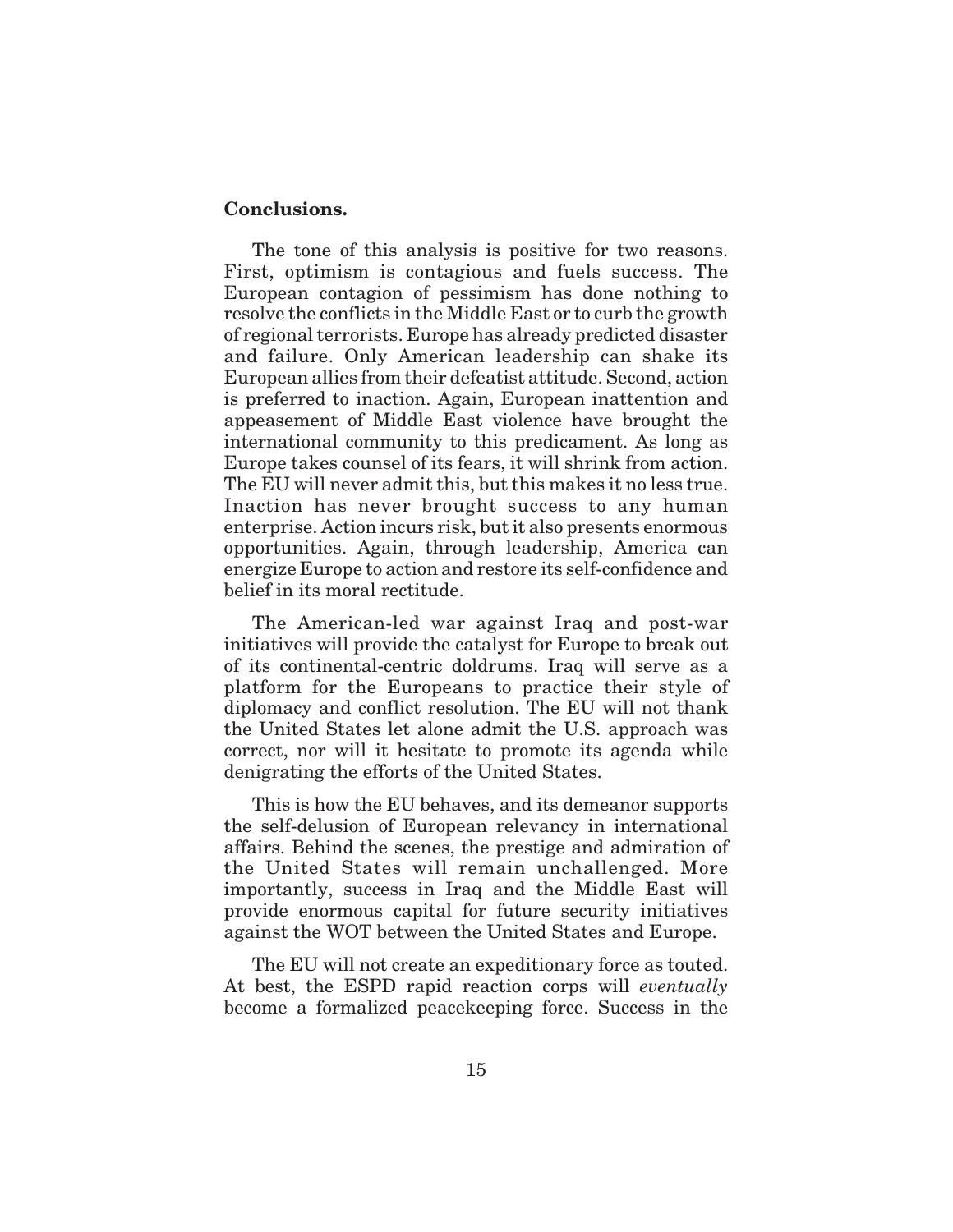Middle East will require nothing greater than a peacekeeping force, so the issue becomes academic. As in the past, the United States will need to rely on bilateral agreements when building coalitions, but with the stability in the Middle East, the world will be a safer place.